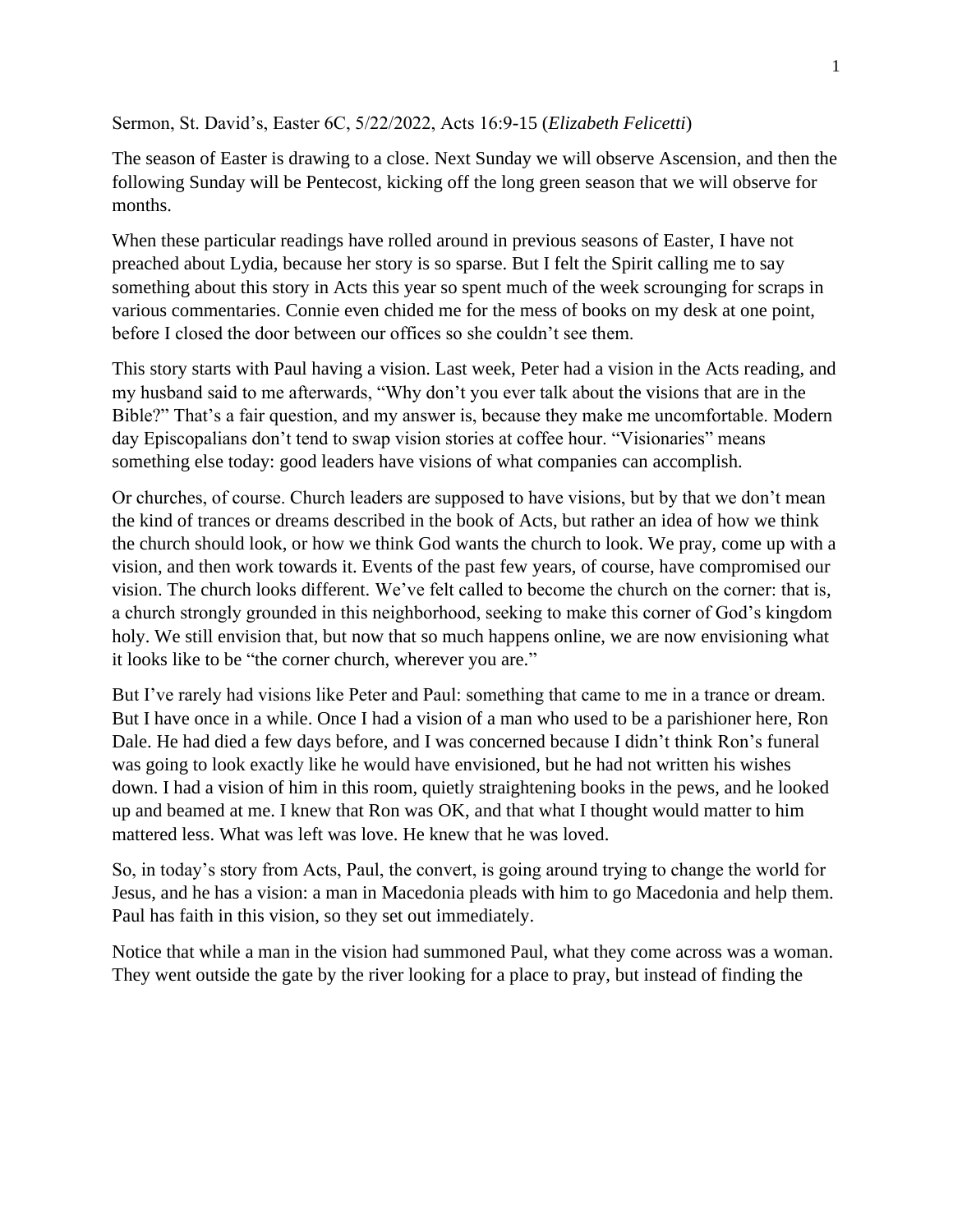Macedonian man from the vision, they came across women. Several women, apparently, but the most prominent—the one whose name is remembered—was Lydia.

This story is sparse, but some clues point to Lydia being an outsider. I had usually heard Lydia described as wealthy because she dealt in purple cloth, which was an expensive cloth that only the wealthy could afford because the process to make it was messy and foul. But Lydia seems to be an outsider, since they are gathered outside the gates, and she is a Gentile. But Paul, remember, seemed to have a special calling to the conversion of Gentiles. Lydia was not Jewish, but she was already a "worshiper of God."

Paul and the others sat down and talked to these women, and Lydia listened, and, our reading tells us, "The Lord opened her heart."

I find that detail helpful when tempted to think that everything depends on *me*. The Lord opened her heart. So yes, Paul was brilliant and everything, but her conversion happened because of the *Lord*, not Paul.

Makes me think of a mentor I had when going through the ordination process. He was very bossy, unlike all of the other mentors who just told their mentees "call me if you have any questions." This man, who was British, gave me long, boring books to read and had me write reports about them and then complained that my reports did not contain enough footnotes.

He also made me plant carrots, which was fine: I like fresh carrots. But he told me to count the seeds, and then count how many sprouted, and to report to him weekly.

I wrote to everyone I could think of to complain about this man, but everyone seemed amused instead of incensed on my behalf. So I did what he asked, and at the end, he said he hoped that would remind me of how only God gives growth. God needed me to plant the seeds and water them and care for them, but it was up to God what sprouted and what grew. I want to say that it was an infantilizing and insulting thing for him to do, but here I am preaching about it nineteen years later.

God opened Lydia's heart, and she and her whole household became baptized. Verses like these are ones we use when explaining why we Episcopalians baptize infants and young children and others who may not be old enough to understand what is going on—not that any of us actually understands the mystery of the sacraments. But "whole households" of various characters in this book becoming baptized indicates that infant and child baptism happened in biblical times.

Back to Lydia herself. Baptism is not the end, as we all know. Lydia went on to use her resources to further the kingdom. "If you have judged me to be faithful to the Lord," she tells Paul and those with him, "come and stay and my home." And then did. And then again in verse 40, after Paul and Silas [by the way, isn't Silas a great middle name for Justin and Emily's new child?]